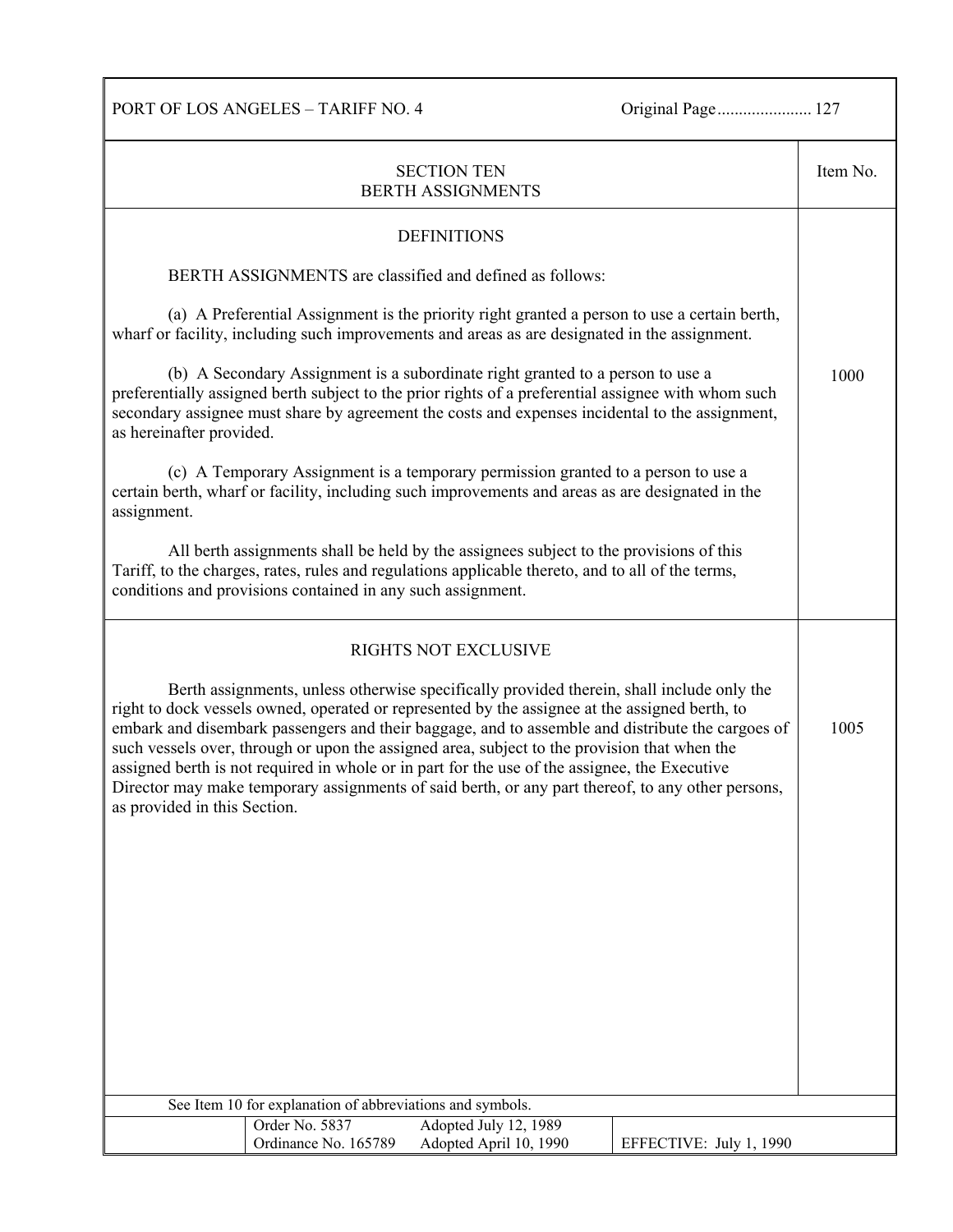PORT OF LOS ANGELES - TARIFF NO. 4 Original Page................................. 128

| <b>SECTION TEN - Continued</b><br><b>BERTH ASSIGNMENTS -- Continued</b>                                                                                                                                                                                                     |                                                           |                                                                                                                                                                                                                                                                                               |                         |      |
|-----------------------------------------------------------------------------------------------------------------------------------------------------------------------------------------------------------------------------------------------------------------------------|-----------------------------------------------------------|-----------------------------------------------------------------------------------------------------------------------------------------------------------------------------------------------------------------------------------------------------------------------------------------------|-------------------------|------|
|                                                                                                                                                                                                                                                                             |                                                           | <b>APPLICATIONS</b>                                                                                                                                                                                                                                                                           |                         |      |
|                                                                                                                                                                                                                                                                             |                                                           |                                                                                                                                                                                                                                                                                               |                         |      |
| Applications for preferential, secondary, and temporary assignments shall be made to the<br>Executive Director upon berth assignment forms provided by the Board.                                                                                                           |                                                           |                                                                                                                                                                                                                                                                                               |                         |      |
| contained in any such assignment.                                                                                                                                                                                                                                           |                                                           | The Executive Director may make preferential, secondary, and temporary assignments<br>upon forms provided by the Board, subject to the provisions of this Tariff, to the charges, rates,<br>rules and regulations of the Board applicable thereto, and to such terms and conditions as may be |                         |      |
|                                                                                                                                                                                                                                                                             |                                                           | <b>NOT TRANSFERABLE</b>                                                                                                                                                                                                                                                                       |                         | 1015 |
| Director.                                                                                                                                                                                                                                                                   |                                                           | Assignments shall not be transferred except with the written consent of the Executive                                                                                                                                                                                                         |                         |      |
|                                                                                                                                                                                                                                                                             |                                                           | ASSIGNMENTS REVOCABLE                                                                                                                                                                                                                                                                         |                         |      |
| All preferential and secondary assignments shall be revocable by the Executive Director<br>upon thirty days' written notice to the assignee, and all temporary assignments shall be revocable<br>by the Executive Director at any time upon written notice to the assignee. |                                                           |                                                                                                                                                                                                                                                                                               | 1020                    |      |
|                                                                                                                                                                                                                                                                             |                                                           |                                                                                                                                                                                                                                                                                               |                         |      |
|                                                                                                                                                                                                                                                                             |                                                           |                                                                                                                                                                                                                                                                                               |                         |      |
|                                                                                                                                                                                                                                                                             |                                                           |                                                                                                                                                                                                                                                                                               |                         |      |
|                                                                                                                                                                                                                                                                             |                                                           |                                                                                                                                                                                                                                                                                               |                         |      |
|                                                                                                                                                                                                                                                                             |                                                           |                                                                                                                                                                                                                                                                                               |                         |      |
|                                                                                                                                                                                                                                                                             |                                                           |                                                                                                                                                                                                                                                                                               |                         |      |
|                                                                                                                                                                                                                                                                             |                                                           |                                                                                                                                                                                                                                                                                               |                         |      |
|                                                                                                                                                                                                                                                                             |                                                           |                                                                                                                                                                                                                                                                                               |                         |      |
|                                                                                                                                                                                                                                                                             |                                                           |                                                                                                                                                                                                                                                                                               |                         |      |
|                                                                                                                                                                                                                                                                             |                                                           |                                                                                                                                                                                                                                                                                               |                         |      |
|                                                                                                                                                                                                                                                                             |                                                           |                                                                                                                                                                                                                                                                                               |                         |      |
|                                                                                                                                                                                                                                                                             |                                                           |                                                                                                                                                                                                                                                                                               |                         |      |
|                                                                                                                                                                                                                                                                             |                                                           |                                                                                                                                                                                                                                                                                               |                         |      |
|                                                                                                                                                                                                                                                                             |                                                           |                                                                                                                                                                                                                                                                                               |                         |      |
|                                                                                                                                                                                                                                                                             |                                                           |                                                                                                                                                                                                                                                                                               |                         |      |
|                                                                                                                                                                                                                                                                             | See Item 10 for explanation of abbreviations and symbols. |                                                                                                                                                                                                                                                                                               |                         |      |
|                                                                                                                                                                                                                                                                             | Order No. 5837<br>Ordinance No. 165789                    | Adopted July 12, 1989<br>Adopted April 10, 1990                                                                                                                                                                                                                                               | EFFECTIVE: July 1, 1990 |      |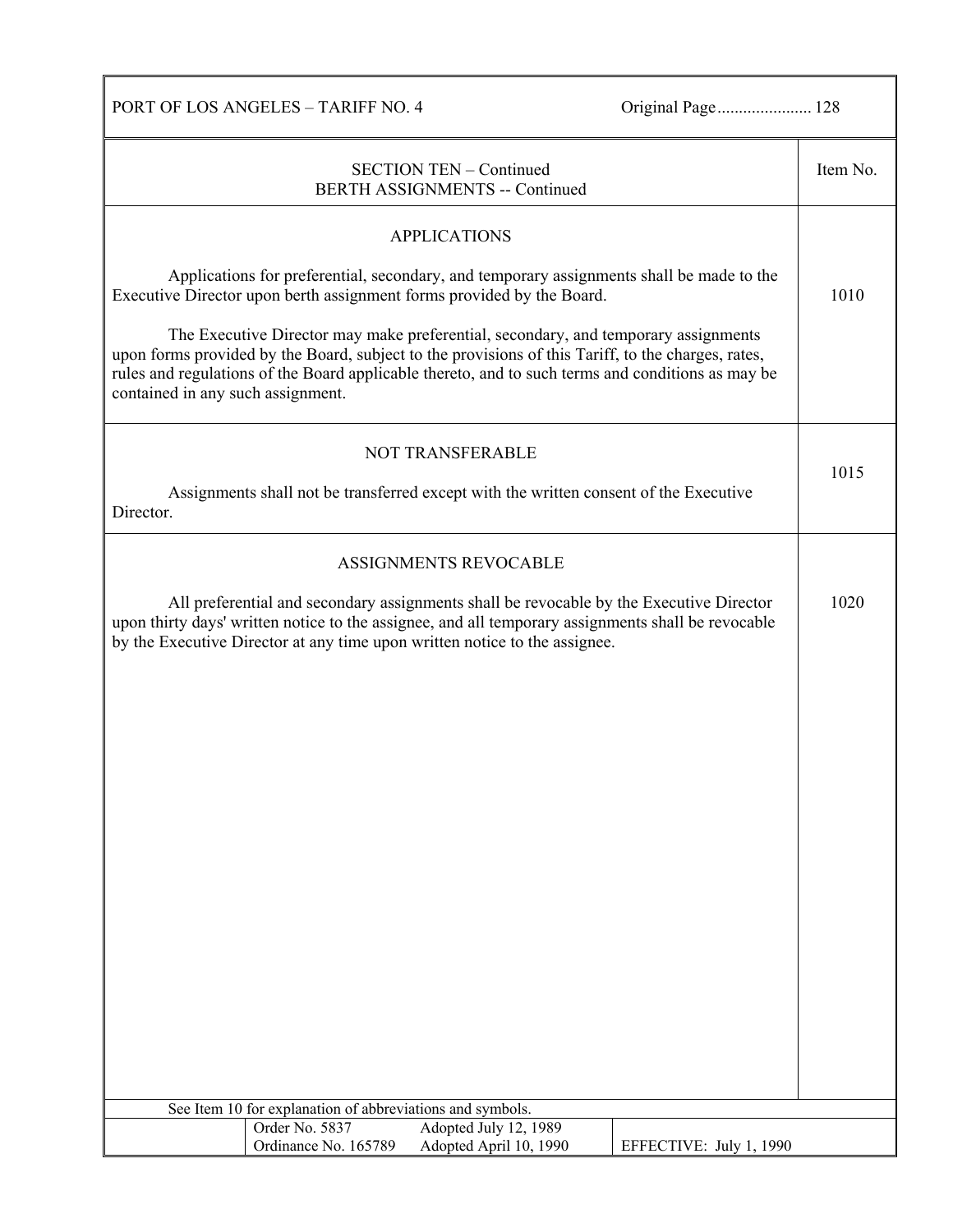PORT OF LOS ANGELES - TARIFF NO. 4 Original Page................................. 129

| <b>SECTION TEN - Continued</b><br><b>BERTH ASSIGNMENTS -- Continued</b>                                                                                                                                                                                                                                                                                                                                                                                                                                                                                                                                                                                                                                                                                                                                                                                                                                                                                                                                                                                                                                                                                                       |                                                          |                                                                                                                                                                                                                                                                                                                                                                                                                                                                                                                                                                                                                                                                                                                                                                                                                                         |                         |      |
|-------------------------------------------------------------------------------------------------------------------------------------------------------------------------------------------------------------------------------------------------------------------------------------------------------------------------------------------------------------------------------------------------------------------------------------------------------------------------------------------------------------------------------------------------------------------------------------------------------------------------------------------------------------------------------------------------------------------------------------------------------------------------------------------------------------------------------------------------------------------------------------------------------------------------------------------------------------------------------------------------------------------------------------------------------------------------------------------------------------------------------------------------------------------------------|----------------------------------------------------------|-----------------------------------------------------------------------------------------------------------------------------------------------------------------------------------------------------------------------------------------------------------------------------------------------------------------------------------------------------------------------------------------------------------------------------------------------------------------------------------------------------------------------------------------------------------------------------------------------------------------------------------------------------------------------------------------------------------------------------------------------------------------------------------------------------------------------------------------|-------------------------|------|
|                                                                                                                                                                                                                                                                                                                                                                                                                                                                                                                                                                                                                                                                                                                                                                                                                                                                                                                                                                                                                                                                                                                                                                               | the Board has been fully reimbursed for any such damage. | ASSIGNEES LIABLE FOR DAMAGE, WHEN<br>All persons to whom berths, wharves, wharf premises or other facilities have been<br>assigned shall be responsible and liable to the Board for any damage occurring to such assigned<br>property during their tenancy and occupancy. Upon the refusal, failure or neglect of any such<br>person to accept responsibility and liability in the manner and under the circumstances aforesaid,<br>the Board or Executive Director may immediately revoke the assignment to any such person<br>without notice, and may refuse the use of any wharf, berth or other facility to any such person until<br>This item shall not relieve any and all persons other than the assignee who are or may be<br>responsible and liable for damage occurring to the assigned property, nor preclude the Board from |                         | 1025 |
| seeking and obtaining recovery for such damage from the assignee or other persons.<br>SECONDARY AND TEMPORARY ASSIGNEES TO SHARE IN CERTAIN<br>OF PREFERENTIAL ASSIGNEE'S EXPENSES<br>Each secondary assignee and each temporary assignee at a preferentially assigned berth or<br>wharf or wharf premise shall agree, in writing, with the preferential assignee, if the latter so<br>requests, to share in the berth or wharf or wharf premise expenses of the preferential assignee, and<br>all amounts due under such agreement shall be payable to and collected by the preferential<br>assignee for his own account. The agreement among such assignees of a berth or wharf or wharf<br>premise must be upon a definite basis of division of such berth and wharf and wharf premise<br>expenses of the preferential assignee, and such agreement shall be subject to the approval of and a<br>copy shall be filed with the Executive Director. In the event of failure to agree as to the basis of<br>division, the matter shall be submitted to the Executive Director who shall act as an arbiter and his<br>decision shall be final and binding upon such assignees. |                                                          |                                                                                                                                                                                                                                                                                                                                                                                                                                                                                                                                                                                                                                                                                                                                                                                                                                         | 1030                    |      |
| See Item 10 for explanation of abbreviations and symbols.                                                                                                                                                                                                                                                                                                                                                                                                                                                                                                                                                                                                                                                                                                                                                                                                                                                                                                                                                                                                                                                                                                                     |                                                          |                                                                                                                                                                                                                                                                                                                                                                                                                                                                                                                                                                                                                                                                                                                                                                                                                                         |                         |      |
|                                                                                                                                                                                                                                                                                                                                                                                                                                                                                                                                                                                                                                                                                                                                                                                                                                                                                                                                                                                                                                                                                                                                                                               | Order No. 5837<br>Ordinance No. 165789                   | Adopted July 12, 1989<br>Adopted April 10, 1990                                                                                                                                                                                                                                                                                                                                                                                                                                                                                                                                                                                                                                                                                                                                                                                         | EFFECTIVE: July 1, 1990 |      |